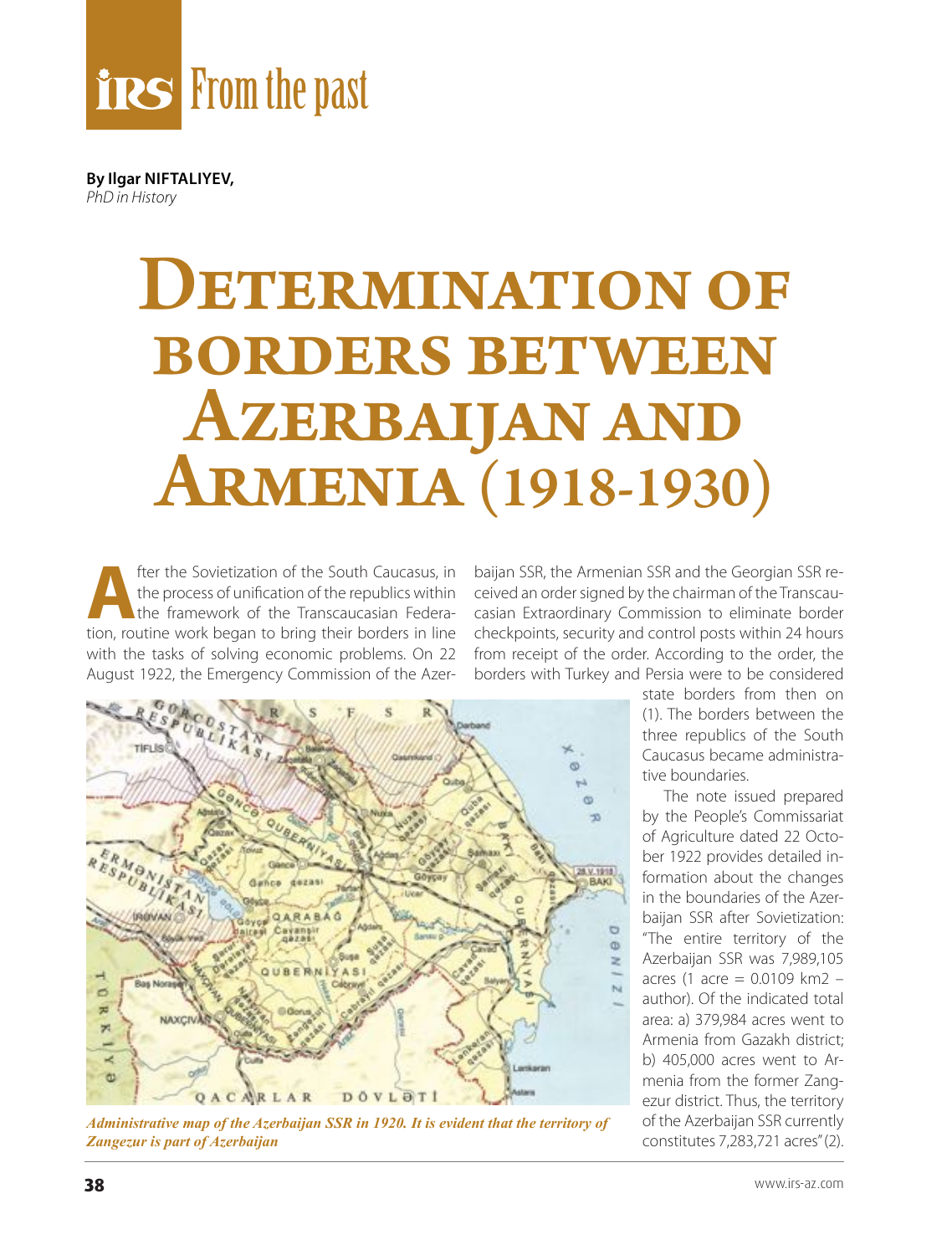After the elimination of border barriers between adjacent provinces of the three republics of the South Caucasus, discord and friction began over the right to use pastures, water sources, etc. Therefore, on 5 February 1923, the Presidium of the Transcaucasian Central Executive Committee adopted a resolution to establish a special land commission for the identification of boundaries of provinces. S. Kasyan was appointed chairman of the commission, Y. Kochetkov its deputy chairman, while V. Sturua, S. Yagubov and K. Khomeriki as members. The commission traveled to adjacent provinces of Armenia and Azerbaijan to settle lawsuits and disputes between peasants regarding arable land, meadows, water bodies, etc. At the end of 1925, in order to resolve land disputes between Azerbaijan, Armenia and Georgia, a special troika was established within the Azerbaijan Central Executive Committee (AzCEC) comprised of D. Bunyadzadeh (chairman), M. Bagirov and T. Shahbazi. The AzCEC raised the issue with the Transcau-

casian CEC of revising all previous border agreements with the exception of those for which the consent of representatives of Azerbaijan had been provided (3).

Until the end of the 1920s, the most acute border disputes flared up between Gazakh, Gubadli and Jabrayil districts of the Azerbaijan SSR on the one hand, and Dilijan, Novo-Bayazet and Daralagez districts of the Armenian SSR on the other. The dispute over the lands and forests of the Shinikh-Ayrum region between Gazakh district of Azerbaijan and Dilijan district of Armenia was also quite acute. This region had an area of 11,659 acres and included 14 villages and settlements inhabited by 4,124 Azerbaijanis. In addition, within the boundaries of the region drawn by the commission of the Transcaucasian Central Executive Committee on 28 April 1923, there were 48 winter quarters (buildings for keeping livestock in winter), of which 30 belonged to Azerbaijan and 18, according to the commission, to Armenia (4). In September 1925, the Land Commission of the Transcaucasian Central Executive Committee, after conducting a survey of the region, concluded that the main cause of misunderstandings and disputes was the looseness of the borders established by the commission on 28 April 1923. At the same time, the commission's report notes



*Map shows western and northwestern lands of Azerbaijan*

that since, according to the protocol of 28 April 1923, sections of the territory of Azerbaijan and Armenia are wedged into each other in the Shinikh-Ayrum region, Armenia offers to provide the said area of 4,000 acres to it, in return for which it agrees to cede an equal area of the Bashkend community surrounded by the territory of Azerbaijan. In the opinion of the commission, if this proposal was accepted, it would be possible to streamline the administration. However, the same report contains the following caveat: "The Turkic population of the Shinikh-Ayrum region and the Armenian population of the Bashkend region persistently refuse to move to the neighboring republic, as is seen from the attached statements" (5).

The dispute over the lands and forests of the Shinikh-Ayrum region became the subject of a detailed discussion at a meeting of the Land Commission of the Azerbaijan SSR on 30 November 1925. It revealed gross errors of individual members of local land commissions. In his speech, D. Bunyadzadeh noted: "I have read the protocol of the commission myself, and it states that about 4,000 acres of forest do indeed enter a little into Armenia and the same amount into Azerbaijan. The forest that goes from Azerbaijan into Armenia is inhabited by Muslims. In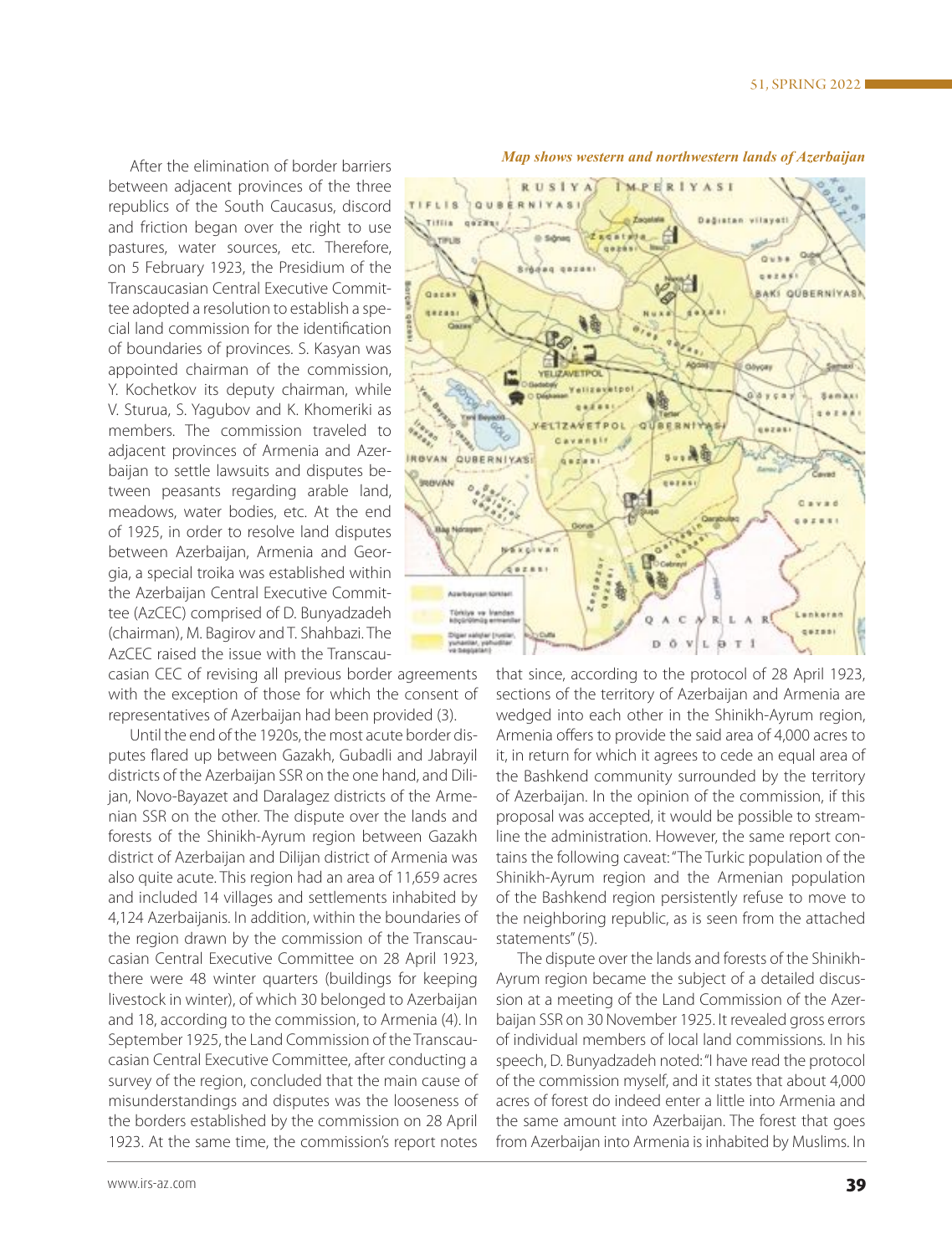### **From the past**

*Administrative map of the Azerbaijan SSR in 1924. It is evident that the territory of Zangezur is cut off from the rest of the republic*



this region, the forest is very good, but in another region where the Armenians live and where the forest enters Azerbaijan, the forests are quite bad. The commission brought a ready-made draft decision on annexing the best region to Armenia and the bad one to Azerbaijan, thereby creating a scandal for us and for the Armenians, because when the Armenian population was asked whether they want to be joined to Azerbaijan, they answered that they didn't. The same is true of the Turks who do not want to be joined to Armenia. Someone had to create a provocation here, create conditions so that later these nationalities would be at enmity with each other. I think that Armenia and Azerbaijan do not need that. The fact that small pieces of land enter Azerbaijan and Armenia does not mean anything. Let it remain so, but this commission headed by Onanov, whom many comrades describe as a Dashnak – this is my opinion and there is nothing to hide here – had exclusively provocative goals and wanted to create some kind of scandal between Armenians and Muslims" (6).

Mukhtar Hajiyev also expressed a sharply negative opinion regarding the work of Onanov's commission at the meeting: "Comrade Onanov, who was sent by the Central Executive Committee to Dilijan to settle the dispute, examined 17 villages in the Aksibarin Gorge and said that what wedges into the borders of Armenia must be transferred to Armenia. It looks as though Azerbaijan is an orphan and it is necessary to appoint a guardian over it, which can only be Soviet Armenia. If we give forests to Armenia, these forests will be destroyed and Azerbaijan will be left without water. They proceed from the fact that Armenia has 7 percent and we have 12 percent of the forests, therefore we need to give them to Armenia. They are even saying it would be better to send your Azerbaijani oil to Armenia so that there is oil there too" (7).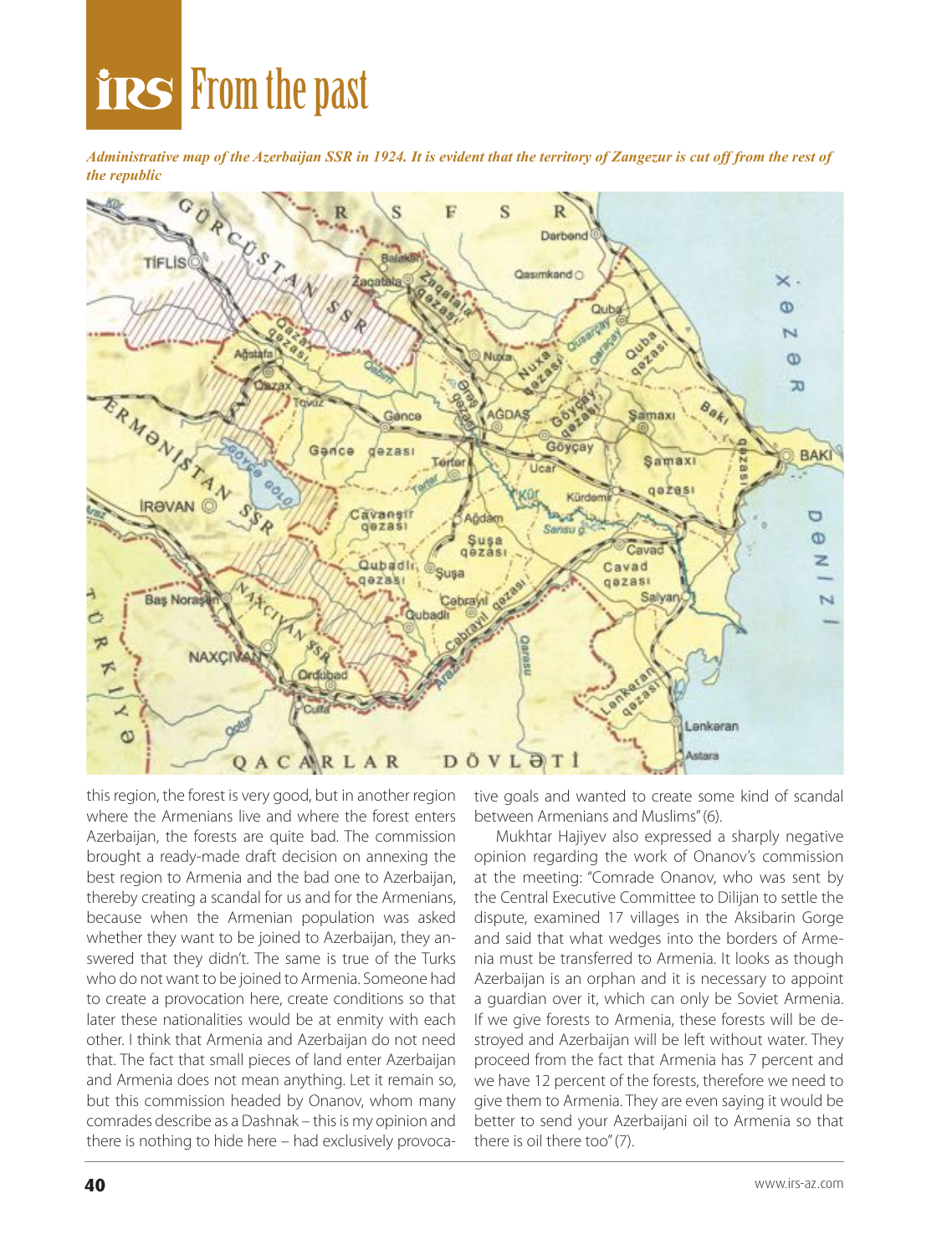Nuxa  $8788$ 

Speaking at the meeting, commission member M. Bagirov submitted a document that visually demonstrated the attitude of the Transcaucasian CEC to the issues of land disputes between Azerbaijan and Armenia. This document sealed as "top secret", dated August 1923, was sent by a clerk in the pastoral department of the land commission, someone named Nazaryants, from the town of Dilijan to a certain Oganezov, who worked as a surveyor of land at the border between the Dilijan region of Armenia and Gazakh district of Azerbaijan. In the document, Nazaryants writes: "On behalf of the head of the pastoral department, I am informing you that, as is seen from the presented documents, you are completely unfamiliar with the agrarian policy of the People's Land Commissariat of Armenia and are not providing the local population (Armenians

– author) with plows and hayfields. You are trying to save pastures for nomads (Azerbaijanis – author). This suggests that you are not acting in the interests of the working peasantry, which is unacceptable for our poor peasants. It is necessary to consider the economic situation of peasants and sometimes allocate more than it is written in the protocols" (8).

Despite the negative facts revealed by the Azerbaijani side, during a meeting of the Transcaucasian Central Executive Committee on 11 January 1927 chaired by S. Kasyan, agreement was reached between the People's Commissars of Agriculture of the Armenian SSR A. Yerzikyan and the Azerbaijan SSR D. Bunyadzadeh. It reflected the proposals of the Armenian government on the examination of Shinikh-Ayrum district of Gazakh district in September 1925. This agreement was approved by a decree of the Transcaucasian Central Executive Committee dated 18 February 1929. According to the document, a plot of 4,000 acres in the Shinikh-Ayrum district of Gazakh district of the Azerbaijan SSR was transferred to Dilijan district of the Armenian SSR.



#### *Territory of Zangezur severed from Azerbaijan and annexed to Armenia*

**IMPERIYASI** 

**Yellzavetpol** 

ö

**VELIZAVETPOL** 

Cavan

ö ø

RUSA)

Yeni Bay

 $A$  8

TIFLIS QUBERNIYASI

 $0.06$ 

 $0<sub>0i</sub>$ 

QUAER

Ahaikelaki

**GRZESI** 

 $\ddot{a}$ 

 $\circ$ 笠

 $\mathbf{v}$ z

 $\omega$ 

×

 $\mathbf{z}$ 

RRB A11 A 49

> Most of the disputes in other areas between Gazakh district of the Azerbaijan SSR and Dilijan district of the Armenian SSR were also resolved in favor of the Armenian side. For example, the villages of Soflu, Barkhudarlu and Yukhari Askibara of Gazakh district with a total area of 3,104 acres and a population of 577 people, which were previously part of the administrative boundaries of Gazakh district of the Azerbaijan SSR, were cut off from it. A meeting of the local commission of the Transcaucasian Central Executive Committee on 19-20 July 1929 decided that the transfer of all three villages to Dilijan district of the Armenian SSR was considered the only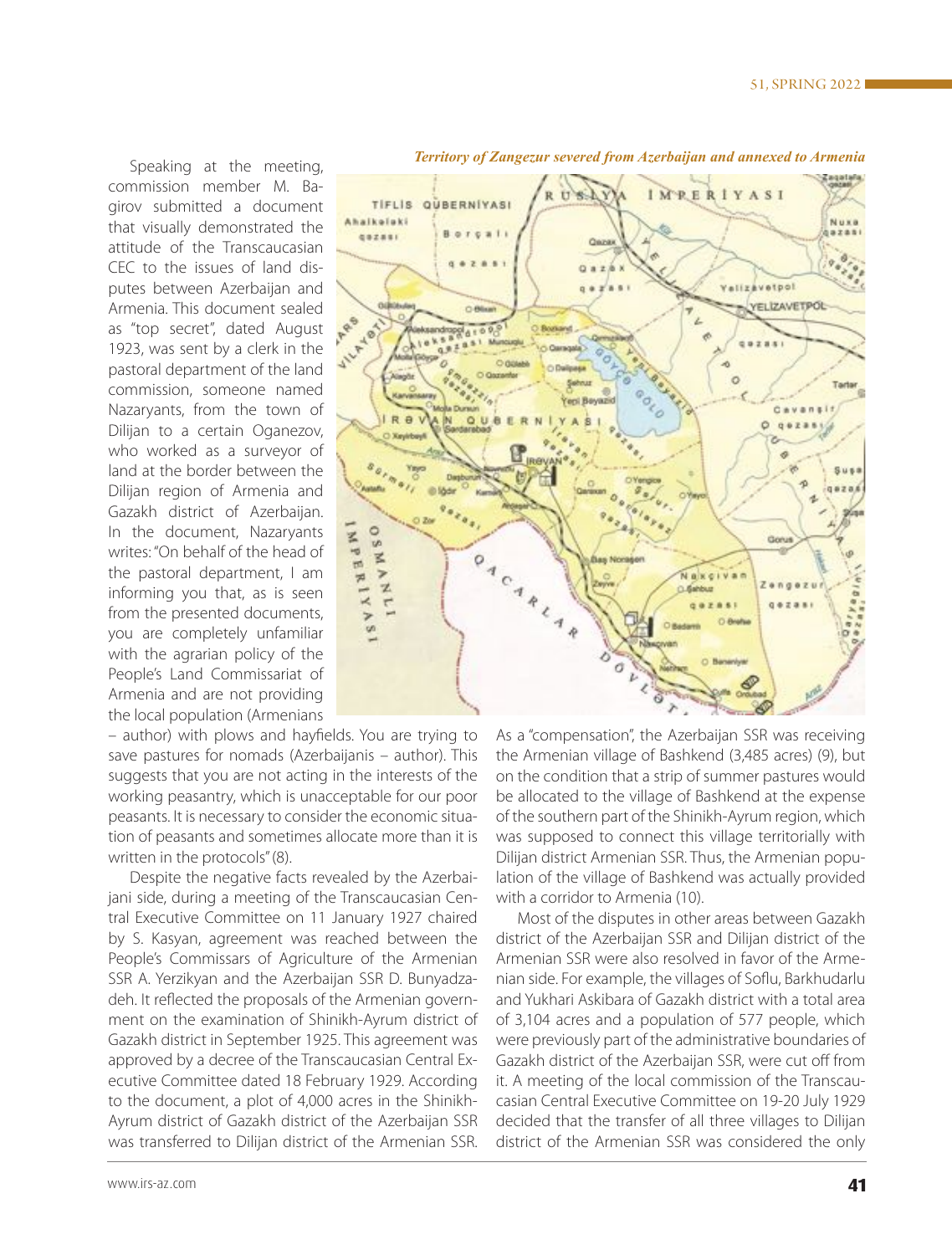# **From the past**

possible and expedient form of eliminating the enclavement of plots (11). By the same decree, the village of Kheyrumli of Gazakh district, due to the small number of its population (26 households), was attached to the village of Kunen-Kheyrumli (100 households) of Dilijan district of the Armenian SSR (12).

The Chomcha plot with an area of 940 acres, which was disputed by the villages of Kulp of Dilijan district of Armenia and Shikhly II of Gazakh district of Azerbaijan, was transferred to the Armenian village by a resolution of a local land commission dated 27 October 1924 (protocol No. 19).

The Adji plot with an area of 1,002 acres, which was disputed by the villages of Barani of Dilijan district of Armenia and Koymakhli of Gazakh district of the AzSSR, was divided by a decision of the land commission of 31 October 1924. Its northeastern part with an area of 612 acres was transferred to the village of Koymakhli, while the southwestern part of 390 acres to the village of Barani (13).

The area of Bagmanchala with an area of about 300 acres, contested by the village of Dovekh of Dilijan district and the village of Kamarli in Gazakh district, was initially left under the jurisdiction of the village of Kamarli by a decision of the commission dated 28 September 1923, but in 1925 the Central Executive Committee adopted a resolution on the division of the area equally between these villages (14) .

The Karachal plot of 700 acres, contested by the villages of Kotkand in Dilijan district and Dashsalakhli in Gazakh district, was transferred to the Armenian village by a decision of the land commission in 1926. Similarly, by a decision of the local commission dated 8 November 1924, a plot of 69 acres, which was contested by villages of Lalakend of Dilijan district and Chakhmali of Gazakh district, was transferred to the Armenian side.

The Gunesh plot with an area of 753 acres, disputed between the villages of Norashen, Moseskend and Lower Kizil Bulag of Dilijan district and Hajali and Alibayli of Gazakh district, was divided in two by the land commission in 1925 – 186.5 acres went to Azerbaijan, while the remaining plot of 566, 5 acres was transferred to Armenia. This decision was approved by a Decree of the Transcaucasian Central Executive Committee of 18 February 1929 (15).

In general, as is evident from the 1928 report of the land commission on the border disputes between Azerbaijan and neighboring republics, 75,904 acres of land suitable for use and 79,208 acres of unsuitable land

was transferred to the Armenian SSR from Azerbaijan's Gazakh district alone. Thus, the population of Gazakh district lost 50 percent of its pastures (16).

The annexation of the western part of Zangezur to Armenia in July 1921 and administrative changes in Karabakh in order to determine the boundaries of the Armenian autonomy aggravated the situation on the drawing of borders between the Zangezur district of the Armenian SSR and several districts of the Azerbaijan SSR. As can be seen from archive materials, these territorial disputes were not resolved in favor of Azerbaijan. According to a report by a certain Rogozin, who was the head of the land department of Shusha district, dated 26 July 1923, when resolving the border dispute between the nomads of the Zangezur and Shusha districts, 20 summer quarters were transferred to the Armenian side in order to avoid an armed skirmish. The report notes: "This case was more than extraordinary, because due to the failure to settle the border issue, dark elements started to fish in troubled waters and incite the population, thereby inciting enmity between Armenians and Muslims" (17).

A meeting of the Presidium of the Central Committee of the Azerbaijan Communist Party (Bolshevik) on 25 December 1924 heard a report by M. Kasumov on the border disputes between Gubadli district of Azerbaijan and Zangezur district of Armenia. The speaker cited complaints from residents of 13 Muslim villages – Shahverdilyar, Aghbulag, Shirnukh, Shamsus, Kurtkalakh, Farijan, Almalukh, Zar, Takhyan, Goyan, Hajigurbanli, Firidunbayli, Aktbu, which the drawing of a new border by the land commission, found themselves in Zangezur district of the Armenian SSR. The Presidium made the decision to turn down the peasants' and implement the resolution of the land commission 18).

The summer pastures of Alagel or Alagellar on the border of Gubadli district with Daralagez and Novo-Bayazet districts of Armenia, covering an area of about 12,000 acres, were also claimed by the Armenian side, which raised the issue in 1923 of including them in Novo-Bayazet district. The CEC of the Armenian SSR, in a telegram to the chairman of the Azerbaijan CEC dated 23 June 1926, stated that back in 1921 the pasture plot of Alagellar with an area of 13,170 acres was provided to Daralagez district. In response, on 5 July 1926, the Presidium of the Azerbaijan CEC requested that the Armenian CEC specify the date of the decision of the Transcaucasian CEC on the transfer of Alagellar pastures to Daralagez district. The request was repeated